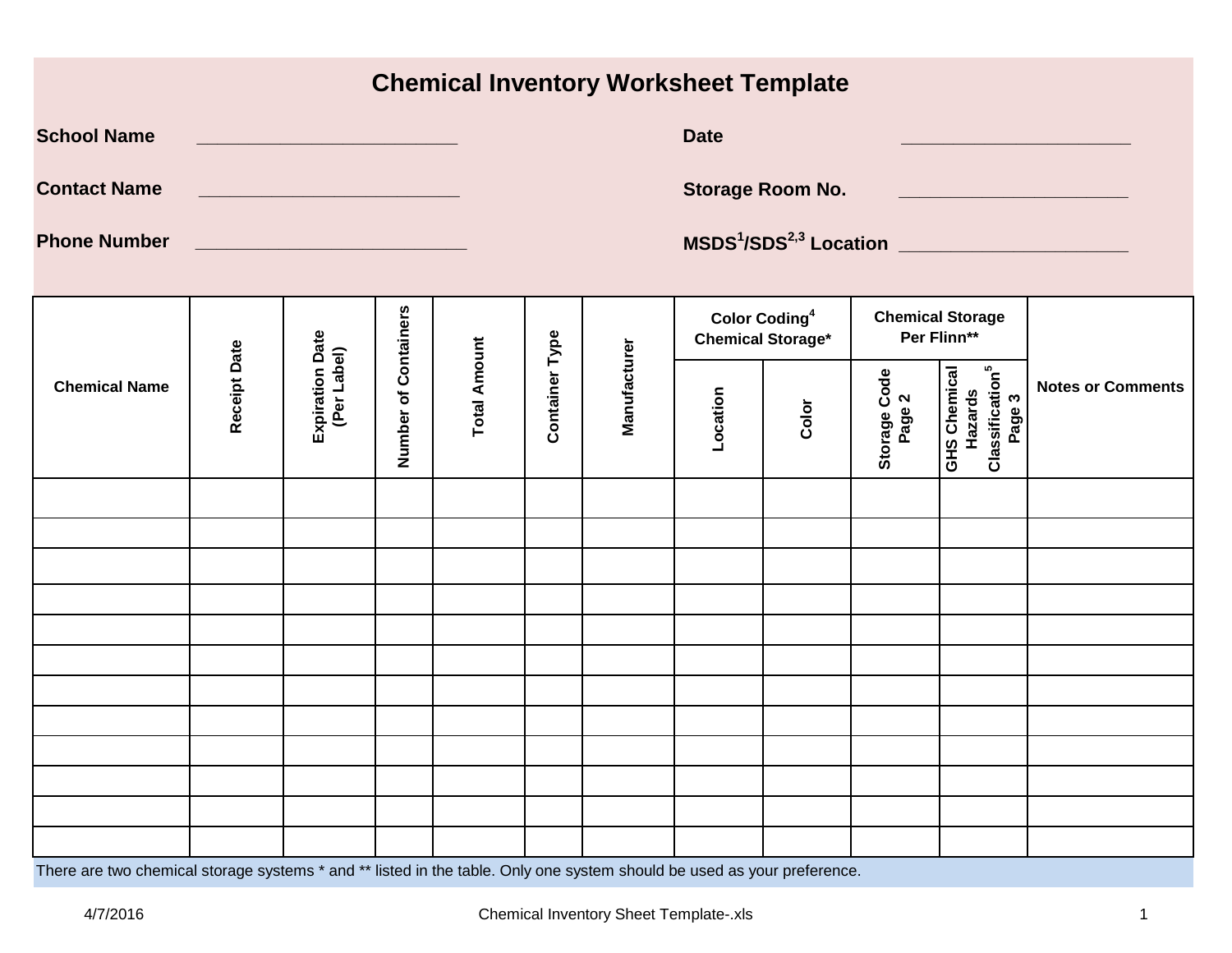### **Summary for Codings, Acronyms, Units and Definitions Used in the Table**

### **Definitions of Units and Notes in the Table**

The units listed are as marked on the container. The quantity should be estimated if it was used:  $ml =$  milliliter; gal = gallon;  $lb =$  pound; fl oz = fluid ounce;  $oz = ounce$ ,  $L = liter$ ; qt = quart; g = gram; kg = kilogram

In the "**Container Typ**e" column, P = Plastic; G = Glass; M = Metal

In the "**Color Coding Chemical Storage**" column, the colors will be determined by its hazard classification and Safety Data Sheet (SDS) information.

In the "Chemical Storage Per Flinn, Storage Code" column, I = Inorganic; O = Organic; Mis = Miscellaneous. Check "Chemical Storage and Handling Recommendations" in a separate document on this website for the details.

In the "**GHS Chemical Hazards Classification<sup>5</sup>**" column, Roman numbers combine with GHS Classification for Chemical Hazard is used. See the details in page 3.

One chemical may require multiple storage color codes and have multiple hazard characteristics. The highest hazardous code and highest toxicity category should be selected in the table.

### **Color Coding Chemical Storage**

Blue (Health Hazard-Toxic): Chemical is hazardous to health if ingested, inhaled or absorbed through the skin. Store separately in a secure area

Red, Red Stripe (Flammable): Store separately only with other flammable chemicals

Green (General Storage): Reagent presents no more than a moderate hazard in any categories. General chemical storage

Yellow (Oxidizer-Reactive): Reactive/Oxidizer. May react violently with water, air or other chemicals. Store separate from combustible/flammable reagents

White, White Stripe (Corrosives): May be harmful to eyes, mucous membranes and skin. Store separate from combustible and flammable chemicals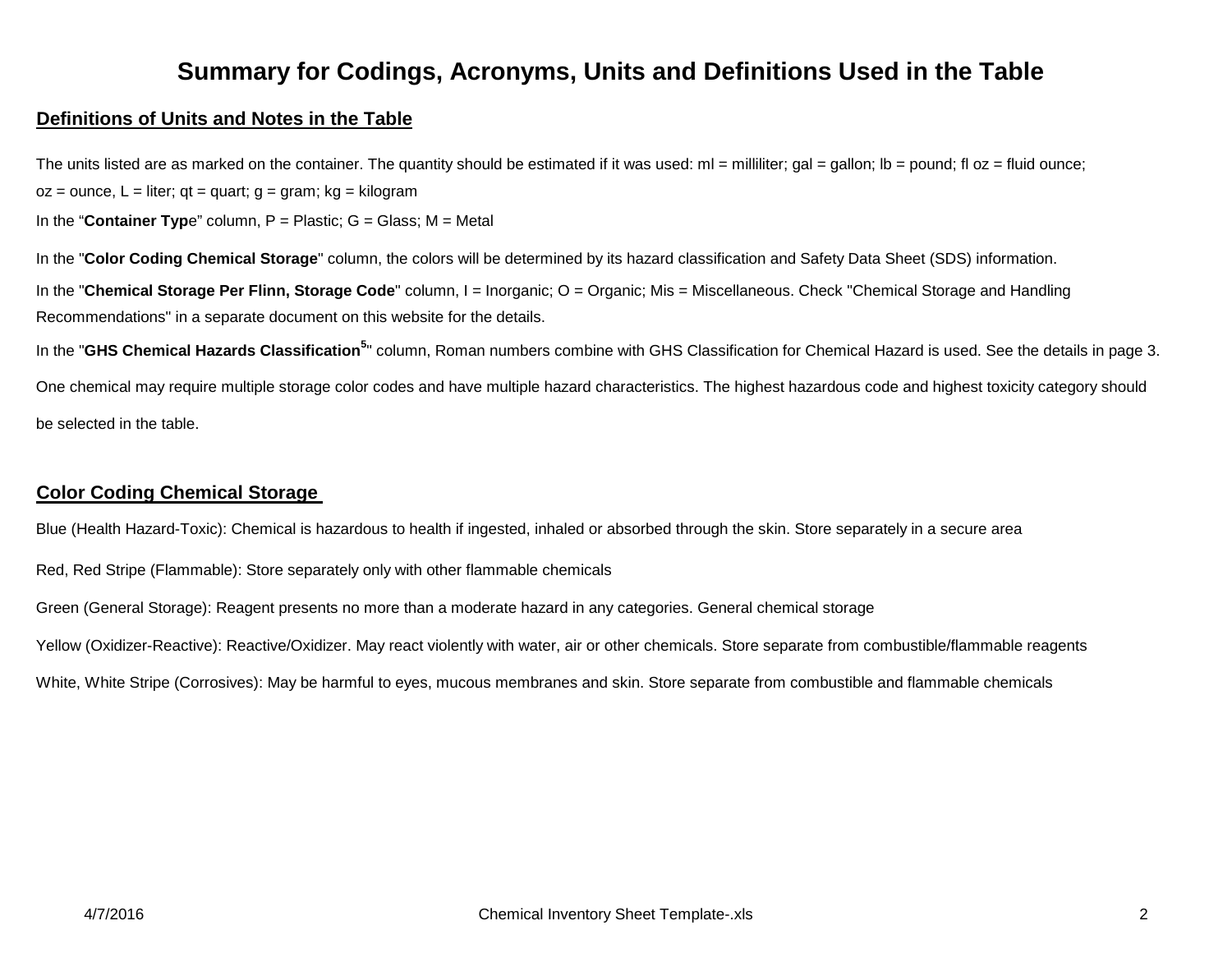### **Globally Harmonized System (GHS) Classification Combined with Roman Numbers for Chemical Hazards**

**This modified chemicals classification is based on Environmental Health & Safety Assistant (EHSA's) online "chemical inventory** 

**worksheet instruction"6 and GHS. Roman numbers were used for identifying six different hazardous categories and numerical numbers** 

**1 to 5 follow Roman numbers to indicate the hazardous levels for a chemical (1 is for most severe and 5 is least severe)**

I: Fire Hazard - includes products which are *flammable, combustible liquid, pyrophoric,* and/or *an oxidizer*

II: Pressure Hazard - includes products which are *explosive* or *compressed gases*

III: Reactivity Hazard - include products which are *unstable reactives, organic peroxides* , and/or *water reactive* 

- IV: Acute Health Hazards (immediate) includes products which are *highly toxic, corrosive, toxic, irritants, sensitizers* , and other hazardous chemicals which cause an *adverse effect to a target organ within a short period of time*
- V: Chronic Heath Hazards (delayed) includes products which are *carcinogens, mutagens, or teratogens* , and other hazardous chemicals which cause an *adverse effect to a target organ after a long period of time*

VI: Environmental Hazards\*\*\* - is the state of events which has the potential to threaten the surrounding natural environment and adversely affect people's health \*\*\* This definition is from Wikipedia.

**GHS classification should be used to be in compliance with OSHA's regulation: June 1, 2015 - Chemical manufacturers and distributors must complete hazard reclassification and produce GHS styled labels and safety data sheets. Distributors get an additional 6 months to complete shipments of old inventory7. All new purchased chemicals will have GHS required labeling and hazard classification.**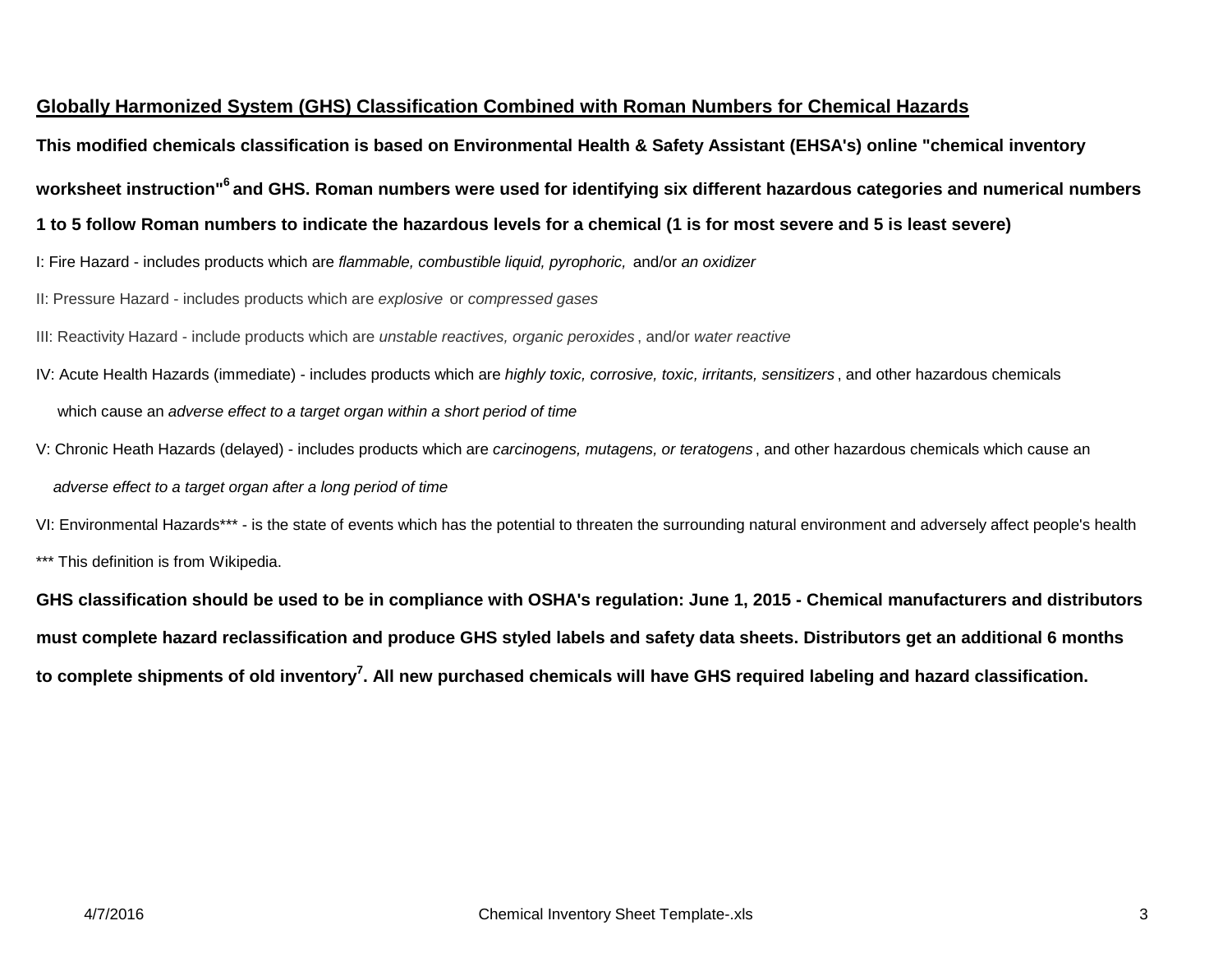# **Dangerous Chemicals Potentially Found In High School Chemical Storage Room**

| <b>Chemicals Name</b>                         | <b>Toxicity/Hazard/Poison</b>                                                                                                                                                                                                                                                                         | <b>Notes and Comments</b>                                                                                                                   |  |  |  |
|-----------------------------------------------|-------------------------------------------------------------------------------------------------------------------------------------------------------------------------------------------------------------------------------------------------------------------------------------------------------|---------------------------------------------------------------------------------------------------------------------------------------------|--|--|--|
| Ammonium bifluoride <sup>8</sup> (NH4F.HF)    | Extremely hazardous in case of skin and eye contact, ingestion and inhalation                                                                                                                                                                                                                         | Never add water to this product. It may corrode<br>glass.                                                                                   |  |  |  |
| Bromine <sup>3, 9</sup>                       | Highly toxic by inhalation and ingestion; severe skin irritant; very strong oxidizer;<br>poison inhalation hazard zone-tear gas                                                                                                                                                                       | Emit fumes of bromine and bromides upon<br>thermal decomposition                                                                            |  |  |  |
| Cyanides <sup>8</sup> (CN-)                   | Potentially fatal if inhaled or swallowed. Vapor may cause flash fire. May<br>polymerize. Container may rupture or explode                                                                                                                                                                            | May react on contact with air, heat, light or water                                                                                         |  |  |  |
| Diethyl Ether <sup>10</sup>                   | Severe fire and explosion hazard                                                                                                                                                                                                                                                                      | Dispose of within 12 months of receipt, or 6<br>months of opening, whichever is shorter                                                     |  |  |  |
| Hydrofluoric Acid <sup>10</sup>               | Exposures greater than 25 sq. in. of body surface area may be fatal                                                                                                                                                                                                                                   | Call the safety officer immediately in the event of<br>a spill                                                                              |  |  |  |
| Hydrazines <sup>8</sup> (N2H4)                | Very hazardous and extremely reactive and many are carcinogens. Hazardous by<br>definition of OSHA: 29 CFR 1910.1200                                                                                                                                                                                  | Keep locked up and away from heat, source of<br>ignite, direct sunlight. Keep container dry.                                                |  |  |  |
| Hydrogen Peroxides <sup>3</sup> (30%)         | Severely corrosive and cause severe skin burns and eye damage. May cause fire<br>or explosions.                                                                                                                                                                                                       | Keep away from heat, sparks, open flames, and<br>hot surfaces. No smoking                                                                   |  |  |  |
| Mercury and all of its compounds <sup>8</sup> | Highly toxic chemical, toxic effects include damage to the brain, kidneys and<br>lungs                                                                                                                                                                                                                | No primary or secondary school in New York<br>state may use or purchase elemental mercury <sup>11</sup>                                     |  |  |  |
| Organic Peroxides <sup>8</sup>                | Highly flammable and explosive                                                                                                                                                                                                                                                                        | Sensitive to heat, shock, fraction or contact with<br>combustible materials                                                                 |  |  |  |
| Perchloric Acid <sup>10</sup>                 | Dedicated, specially-constructed chemical fume hoods are needed for perchloric<br>acid use. When perchloric acid condenses on hood, duct, and fan components,<br>condensed vapors can react with hood gaskets, greases and other collected<br>materials to form explosive perchloric salts and esters | Perchloric acid fume hoods must be used only<br>for perchloric acid applications, and should never<br>be used for other chemical procedures |  |  |  |
| Picric Acid <sup>10</sup>                     | Picric acid is a high-powered explosive when allowed to dehydrate, and can form<br>shock sensitive metal picrates when in contact with metals                                                                                                                                                         | Need to be disposed by local bomb squad or fire<br>department <sup>3</sup>                                                                  |  |  |  |
| Phosphorus (White, Yellow) <sup>8</sup>       | White or Yellow form is Pyrophoric and a poison. (Red form is not pyrophoric but<br>is very flammable and can react explosively with oxidizing agents)                                                                                                                                                | Store under water and an inert gas. Handle<br>under water. Avoid breathing vapors                                                           |  |  |  |
| Potassium Metal <sup>3</sup>                  | Extremely dangerous in contact with moisture and water. It spontaneously ignite<br>when exposed to air or oxygen, can cause severe skin burns. Cutting or handling<br>yellow-coated potassium (old, peroxide coatings) may result in a violent explosion                                              | Must be stored under dry oil                                                                                                                |  |  |  |
| Sodium Metal <sup>3</sup>                     | Dangerous when exposed to heat or flame; dangerous by reaction with moist air,<br>water or any oxidizer. Spontaneously flammable when heated in air; reacts<br>violently with water, producing very dangerous hydrogen gas                                                                            | Sodium metal must always be stored under dry<br>mineral oil to prevent contact with moist air                                               |  |  |  |

**Always refer to the Safety Data Sheet**